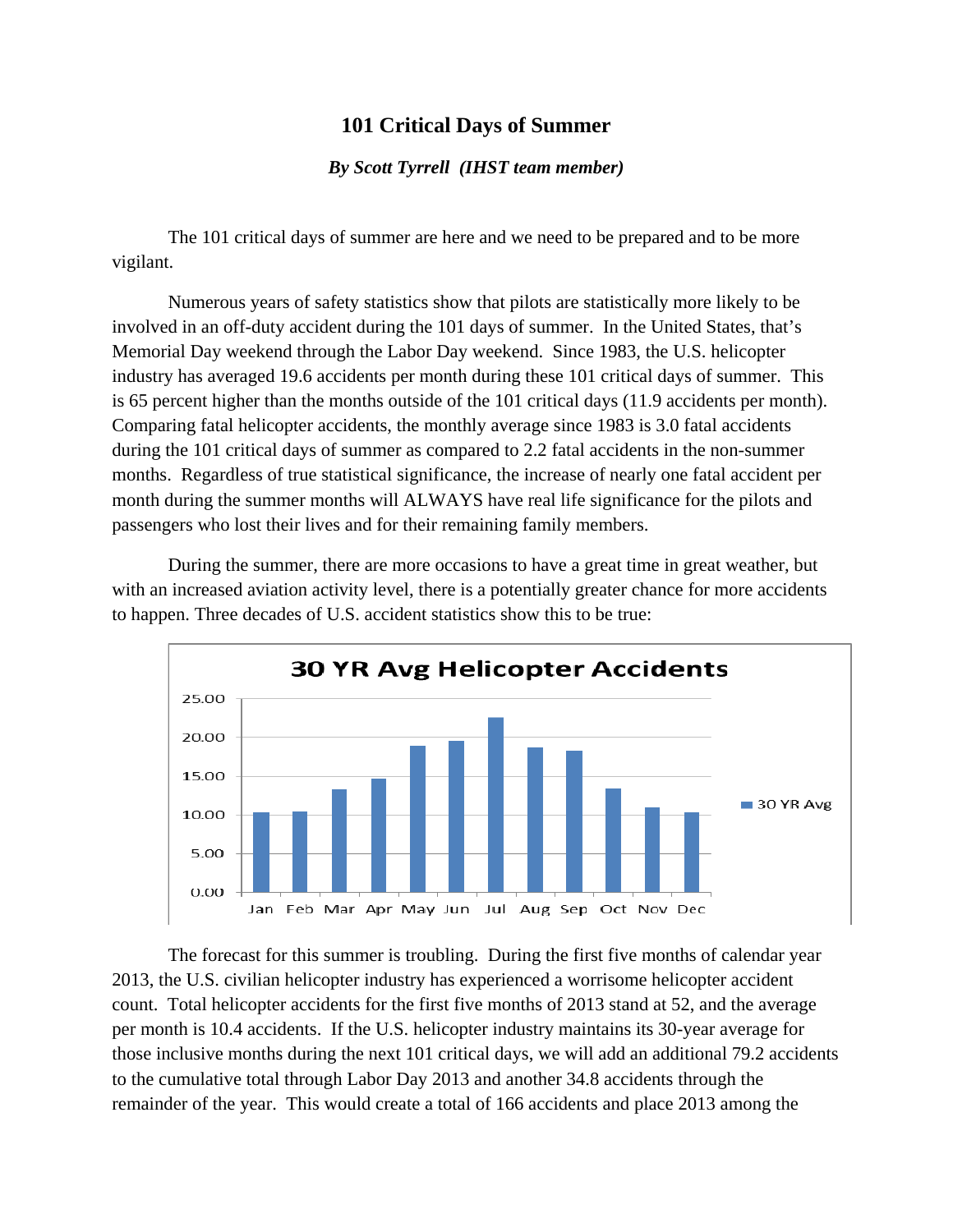worst during the past decade. This is not a noteworthy safety statistic to be celebrated and placed in the record books. In the category of fatal accidents, if we do not change the course, we can expect to have more than 30 fatal accidents with approximately 69 fatalities during 2013.



Often in aviation we create memorials for those who have lost their lives while performing their duties, and this is admirable. However, the real heroes are those pilots who perform consistently and flawlessly and create the opportunity to safely leave the earth and most importantly return without error. Too many memorials are filled with pilots who recklessly sacrificed their lives and, perhaps more tragically, the lives of their crew and passengers.

This past U.S. Memorial Day weekend, the lives of two people were cut short in a single helicopter accident near Wheatland, Missouri. In the aftermath, the respective families were left with the grave duty of caring for the victims' memorials and funeral services. We should reserve Memorial Day for those U.S. military men and women who lost their lives fighting for their country versus those who have died in an aviation accident.

 From a U.S. military perspective, the 101 Critical Days of Summer is an aviation safety campaign that is very familiar to those who have served in the United Sates Air Force. The Air Force has designated May 25 – Sept. 4 this year as the "Critical Days" for aviation safety. Their vision for 2013 is to ensure all of their airmen have zero preventable fatal mishaps and an injuryfree summer. With this worthy goal in mind, what can we as a civilian helicopter industry learn from the military? Can our civil helicopter community fly this summer focused on excellent Aeronautical Decision Making (ADM), on making accurate risk assessments, on precision flight maneuvers, and with a vigilant passion for safety?

 At a minimum, pilots should visit the International Helicopter Safety Team (IHST) website (www.IHST.org) and see the many reports, safety leaflets, and toolkits available to them. They also should equip themselves with great tips, tools and techniques from the FAA Safety Team (FAAST), the Helicopter Association International (HAI), and the Helicopter Association of Canada (HAC).